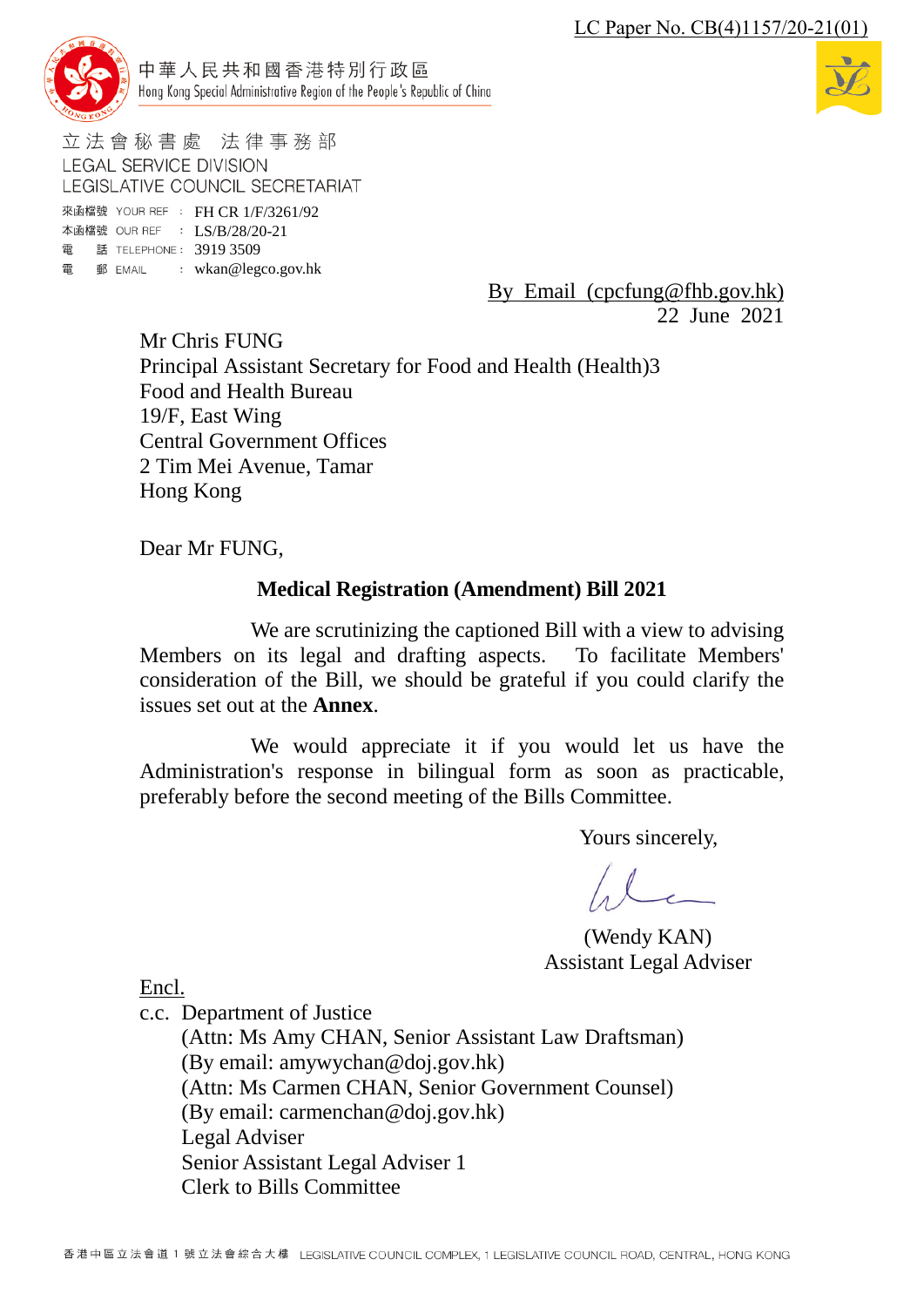#### Clause 6 of the Bill

1. Under the proposed new section 8(1)(ba) of the Medical Registration Ordinance (Cap. 161), a person would be eligible for full registration as a medical practitioner in Hong Kong if the requirements in the proposed new section  $8(1)(ba)(i)$  to (iii) are met.

- (a) Pursuant to the proposed new section  $8(1)(ba)(i)$  of Cap. 161, the person must have been engaged in full-time employment as a medical practitioner with special registration in one or more than one institution specified in the proposed new Schedule 1B to Cap. 161 ("specified institution") for a total of at least five years ("service period") after the person (a) was awarded a Fellowship of the Hong Kong Academy of Medicine ("Academy of Medicine") in a specialty, or (b) was certified by the Academy of Medicine to have completed the training, and obtained the qualification, comparable to that required of a Fellow in a specialty by the Academy, whichever is the earlier. Please clarify what would be the requirements that the person has to fulfil in order for the Academy of Medicine to certify that the person has completed the training, and obtained the qualification, comparable to that required of a Fellow in a specialty by the Academy.
- (b) Under the proposed new section  $8(1)(ba)(ii)$  of Cap. 161, the person must be certified by the Academy of Medicine to have satisfied the continuing medical education requirements for the specialty during the service period. Please clarify whether such continuing medical education requirements would be same as those for the Fellows in the specialty concerned who are medical practitioners with full registration registered pursuant to the current sections 8(1) and 14 of Cap. 161.
- (c) With respect to the proposed new section  $8(1)(ba)(iii)$  of Cap. 161, the person must be considered by the specified institution(s) concerned to have served satisfactorily and competently as a medical practitioner during the service period. In order for the specified institution(s) to consider so, please clarify what standard of performance would be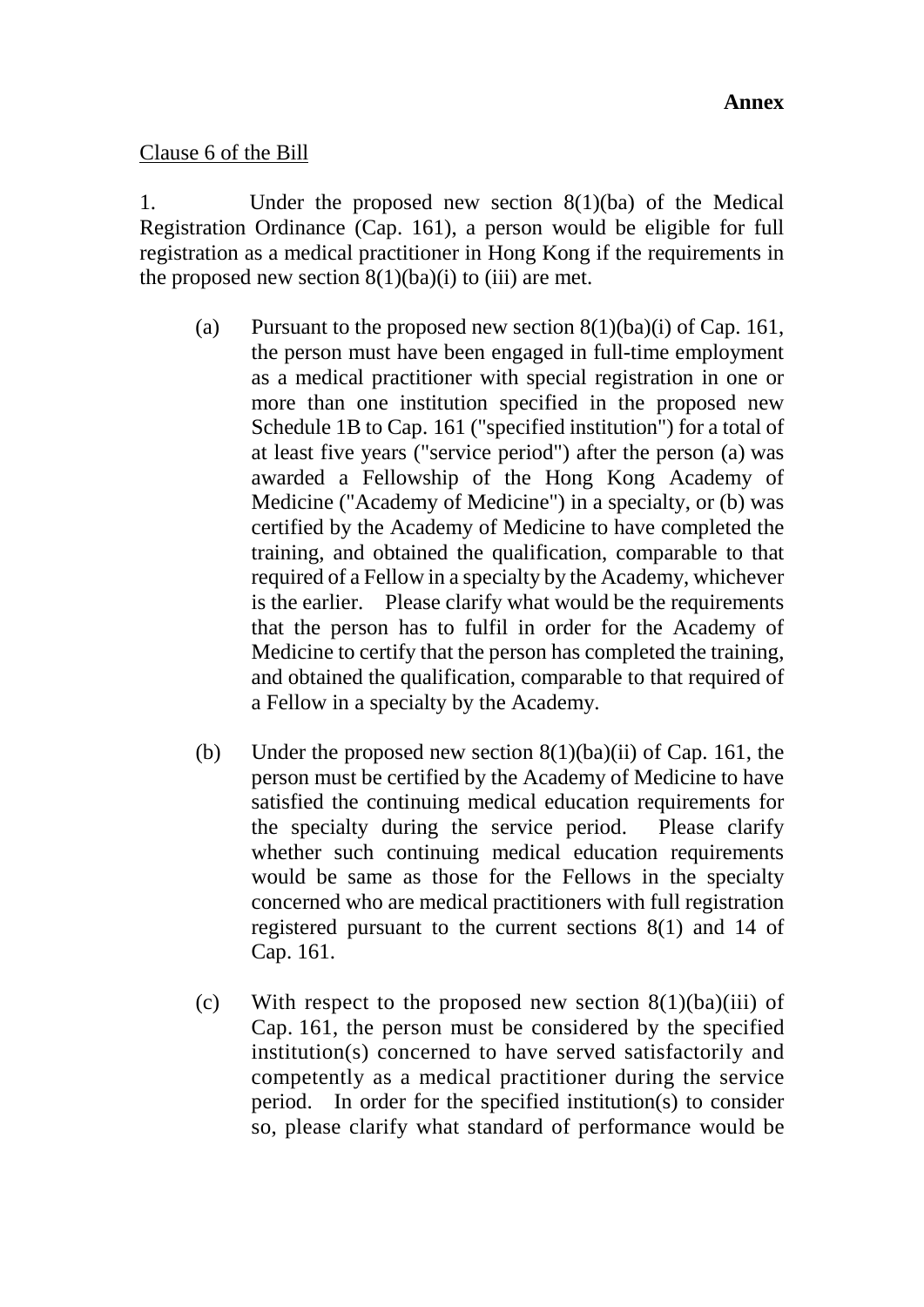required to be attained by the medical practitioners. Would such standard of performance be that required of a Fellow in the specialty concerned? If so, please clarify whether such standard should be explicitly stated in the Bill.

# Clause 7 of the Bill

2. Section 14B(1) of Cap. 161 currently provides for the temporary registration of a person who will be engaged exclusively in performing clinical teaching or research for an institution specified in section 14B(2) of Cap. 161. Section 14B(2) contains four institutions, which are exactly the same as those listed in the proposed new Schedule 1B to Cap. 161 (i.e. "specified institutions"). The effect of clause 7 of the Bill (together with the proposed new section 14I under clause 8) is that future amendments to the specified institutions concerned would be made by subsidiary legislation subject to scrutiny by the Legislative Council ("LegCo") pursuant to the negative vetting procedure, instead of by a bill to be introduced into LegCo. Please clarify the reason(s) for proposing such a change.

## Clause 8 of the Bill

# *Proposed new section 14C(1) and (4) of Cap. 161*

3. It is proposed under the new section 14C(1) of Cap. 161 that the Registrar of Medical Practitioners ("Registrar") must grant a special registration, or renew a special registration so granted, to a person if the Registrar is, upon an application by the person in accordance with the proposed prescribed requirements, satisfied that the person has met all the requirements specified in the proposed new section 14C(3) of Cap. 161 (including that the person is of good character and has good professional conduct under the proposed new section  $14C(3)(e)$ . It is also proposed in the proposed new section 14C(4) of Cap. 161 that if the Registrar has doubts about whether an applicant has met the requirement specified in the proposed new section 14C(3)(e), the Registrar must refer the matter to the Medical Council of Hong Kong ("Medical Council") which would deliberate on the matter and, if the Medical Council considers appropriate, hold an inquiry into the matter, and then notify the Registrar of the result/findings accordingly.

(a) Given that it would be the Registrar who has to be satisfied that the applicant has met all the relevant requirements, please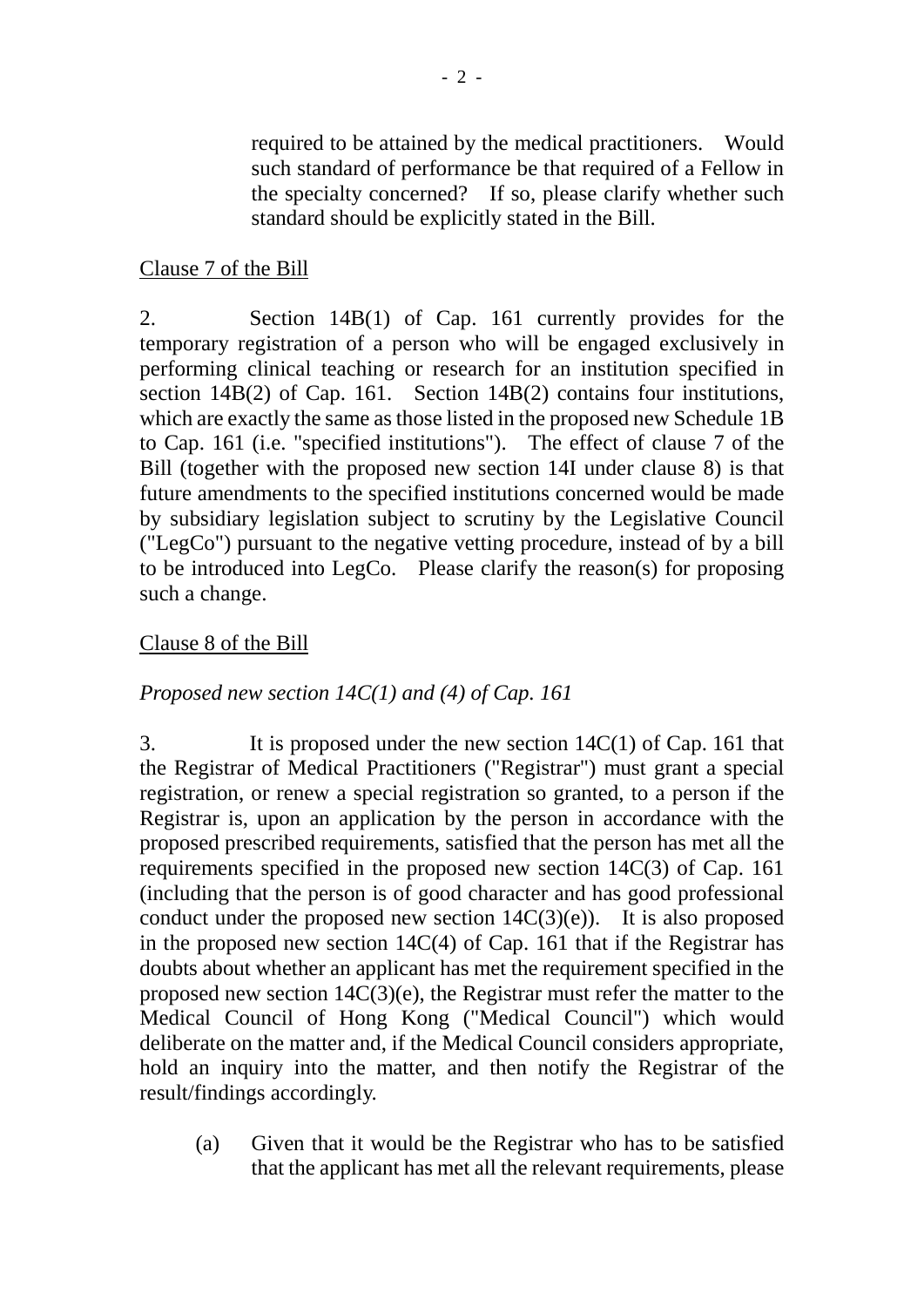clarify whether the Registrar would have the discretion not to adopt the result of the Medical Council's deliberation or findings of the inquiry.

(b) If your answer in (a) is in the affirmative, please clarify the reason(s) for giving the Registrar such a discretion. If not, please clarify whether it is necessary to state so explicitly in the Bill.

#### *Proposed new section 14C(5) of Cap. 161*

4. Under the proposed new section 14C(5) of Cap. 161, section 21 and Parts III, IV and X of the Medical Practitioners (Registration and Disciplinary Procedure) Regulation (Cap. 161E) ("Relevant Provisions"), with necessary modifications, would apply to an inquiry held for the purposes of the proposed new section  $14C(4)$  of Cap. 161. It is noted that in connection with full registration as a medical practitioner currently under section 14 of Cap. 161 where an inquiry is held, section 14(5) of Cap. 161 provides that the Relevant Provisions that are capable of application to an inquiry held for the purposes of section 14 apply to the inquiry, as if the references to an inquiry panel in the Relevant Provisions were references to the Medical Council. Please clarify whether there would be any difference(s) between the application of the Relevant Provisions to, and accordingly the procedures to be involved in, an inquiry to be held under the proposed new section 14C(4) and those currently under section 14.

#### *Proposed new section 14E(1) of Cap. 161*

5. Under the proposed new section 14E(1) of Cap. 161, the special registration of a person would be in force until the earliest of three specified events, one of which being the removal of the person's name from the General Register under an order made under section 19, 21(1)(i) or  $21A(1)(a)$  of Cap. 161 as set out in the proposed new section  $14E(1)(c)$ . It is noted that the current sections  $21(1)(ii)$  and  $21A(1)(b)$  of Cap. 161 also provide for the making of an order for removing the name of a registered medical practitioner from the General Register for a specified period. Please clarify the reason(s) for not including sections 21(1)(ii) and  $21A(1)(b)$  in the proposed new section  $14E(1)(c)$ .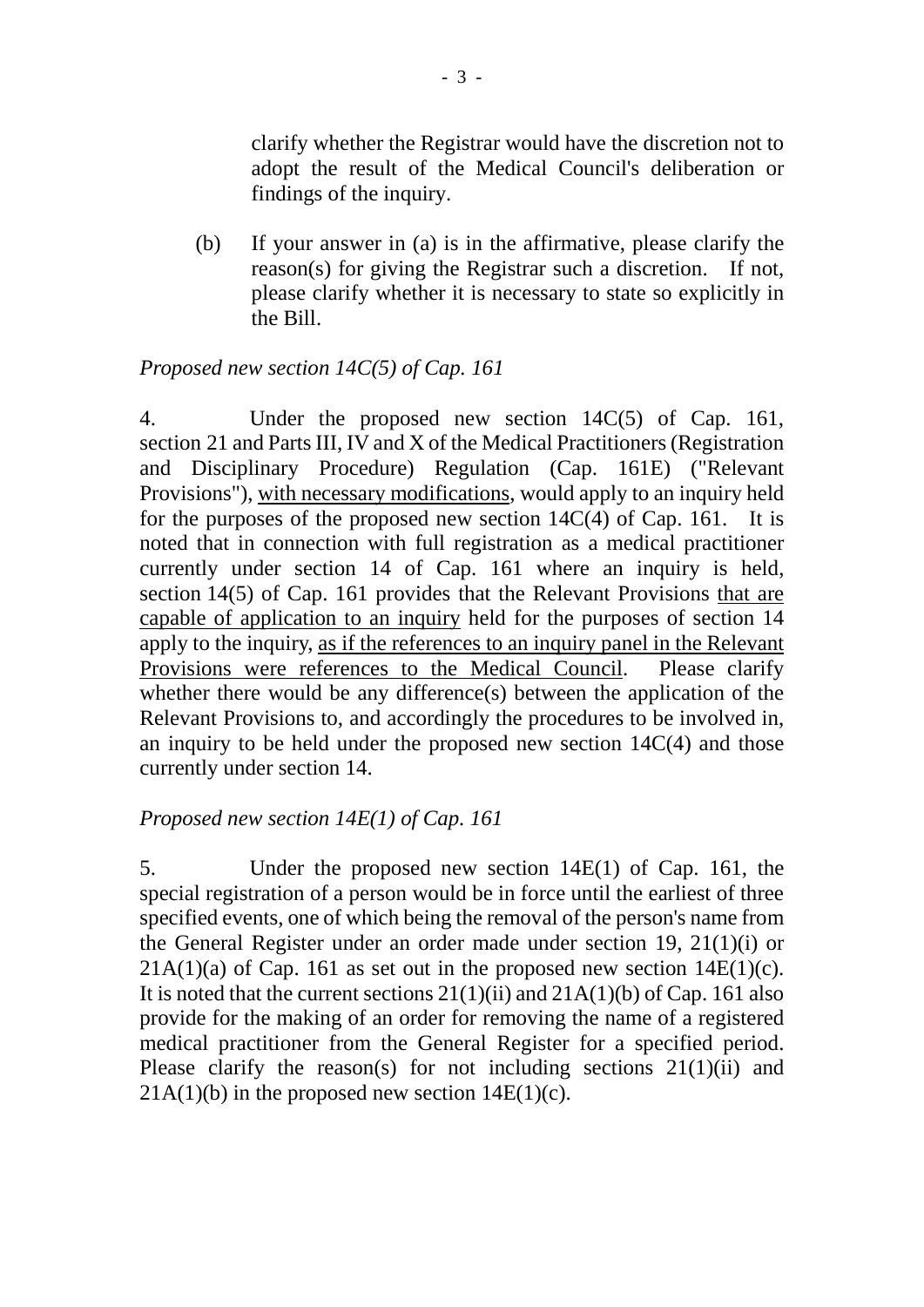## *Proposed new section 14F(1) and (4) of Cap. 161*

6. Under the proposed new section 14F(1) of Cap. 161, a new committee known as the Special Registration Committee ("SRC") would be established for making recommendations independently to the Registrar direct on the medical qualifications to be, or no longer to be, recognized for the purposes of the proposed new section 14C of Cap. 161. Pursuant to the proposed new section 14F(4) of Cap. 161, if the Secretary for Food and Health ("SFH") considers that the public interest so requires, SFH could issue to SRC directives about SRC's performance of its functions under Cap. 161.

- (a) It is noted that a non-locally trained person may be registered as a medical practitioner with limited registration under the current section 14A of Cap. 161 if the Medical Council is satisfied that the person fulfills certain requirements, such as having obtained an acceptable overseas qualification and having registered with an approved medical authority outside Hong Kong. Please clarify the reason(s) for not proposing the Medical Council to recommend on the medical qualifications to be, or no longer to be, recognized for the purposes of the proposed new section 14C of Cap. 161.
- (b) Please clarify whether SRC must comply with the directives issued by SFH under the proposed new section 14F(4) of Cap. 161. If so, please clarify whether it is necessary to have such an express provision in the Bill. Please also clarify whether such directives would affect directly or indirectly SRC's recommendations (which should be made independently) as to which medical qualifications are to be, or no longer to be, recognized.
- (c) Please clarify whether, and if so how, the proposed establishment of SRC and the proposed new regime for nonlocally trained medical practitioners to obtain full registration as medical practitioners in Hong Kong under the Bill are in conformity with Article 142(3) of the Basic Law.

## *Proposed new section 14F(2) of Cap. 161*

7. Pursuant to the proposed new section 14F(2) of Cap. 161, SRC would be established under the Medical Council so that the Medical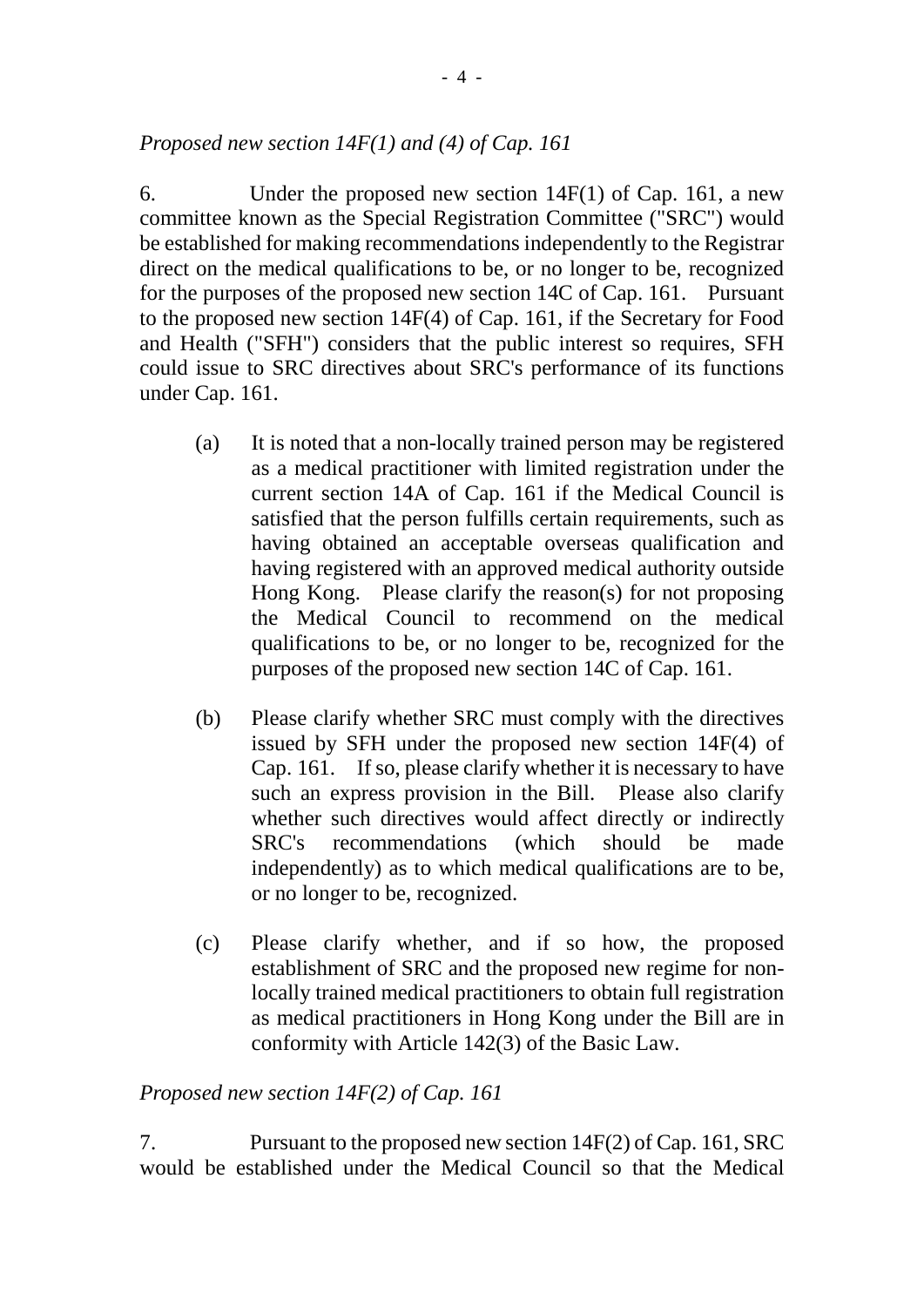Council may provide the administrative, secretarial or other services that SRC requests for performing its functions under Cap. 161. According to footnote 6 of the LegCo Brief (File Ref.: FH CR 1/F/3261/92) issued by the Food and Health Bureau on 18 May 2021, SRC may, as a committee under the Medical Council, report the progress of its work to the Medical Council on a regular basis, in line with the established practice of other committees under the Medical Council.

- (a) Please clarify whether there is any statutory duty on SRC to report to the Medical Council.
- (b) If so, please clarify why it is necessary to impose such a duty on SRC, given that SRC would be established for making recommendations independently to the Registrar direct.

# *Proposed new section 14F(3) of Cap. 161*

8. Under the proposed new section 14F(3) of Cap. 161, SRC could only recommend a medical qualification for the purposes of special registration if the medical qualification meets the criteria set out in the proposed new section  $14F(3)(a)$  to (c).

- (a) Pursuant to the proposed new section 14F(3)(b) of Cap. 161, the medical qualification must be awarded by a body in a place outside Hong Kong that is broadly comparable to any local university (i.e. The University of Hong Kong or The Chinese University of Hong Kong currently specified in Schedule 1 to Cap. 161) in terms of international rankings. It seems that there are various international rankings on universities conducted by different organizations. Please clarify which international ranking(s) would be taken into account.
- (b) Under the proposed new section  $14F(3)(c)$  of Cap. 161, the medical qualification must be broadly comparable to the medical qualifications awarded by any local university in terms of, among others, any other aspects as SRC considers appropriate. Please provide examples of what those other aspects could be.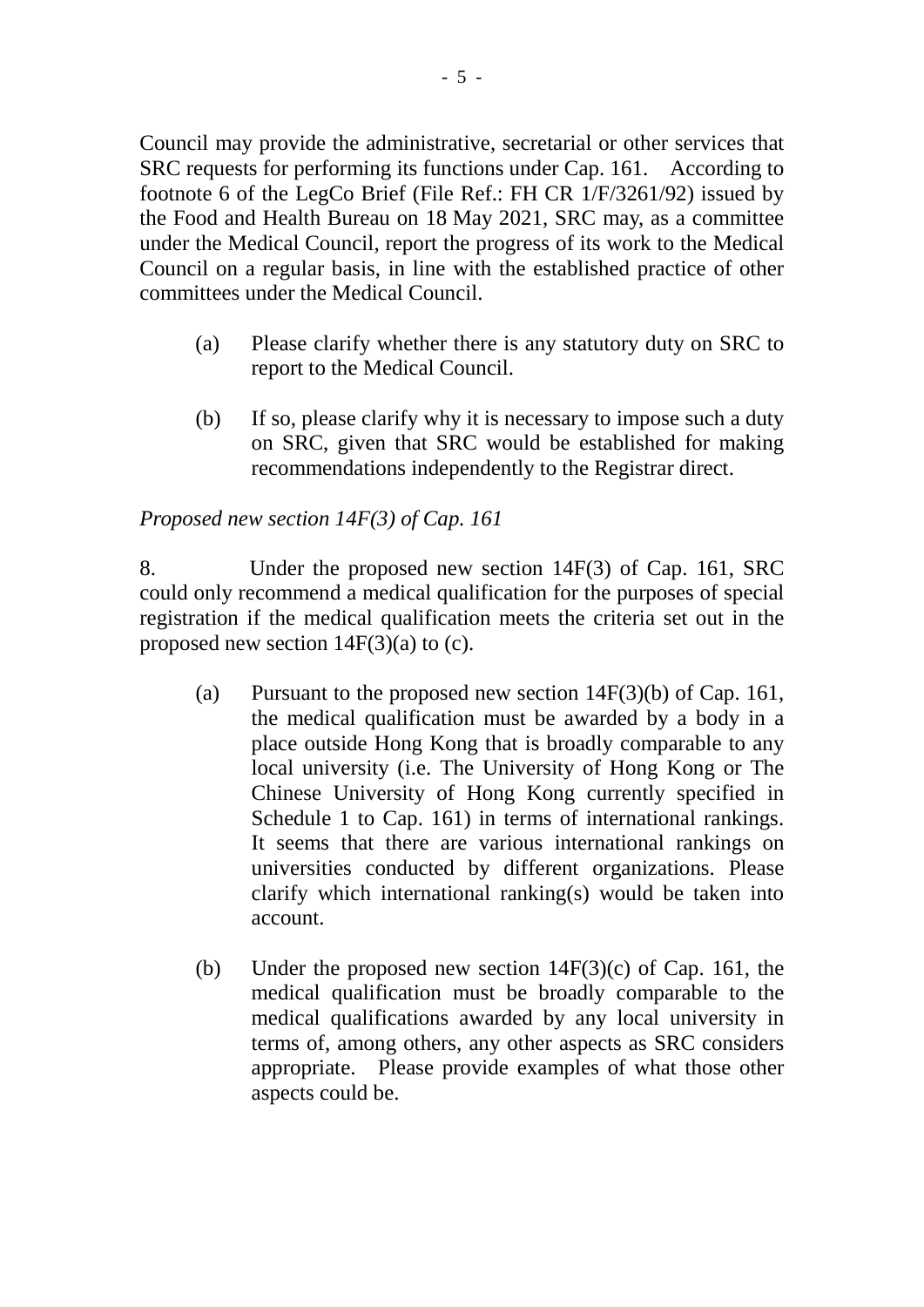# *Proposed new section 14G of Cap. 161*

9. Under the proposed new section 14G(1) of Cap. 161, one of the members of SRC would be the Dean of the Faculty of Medicine of The University of Hong Kong ("Dean"). It is noted that under section 5E(k) of the Schedule to the Chief Executive Election Ordinance (Cap. 569), the Dean is referred to as "the Dean of Li Ka Shing Faculty of Medicine of The University of Hong Kong". Please clarify which phrase is the accurate one.

10. Under the proposed new section 14G(5) of Cap. 161, SRC could transact any of its business by circulation of papers without meeting, and a resolution signed by a majority of its members is as valid and effective as if the resolution had been passed at its meeting. It is however noted that under the current section 5(2) of Schedule 2 to Cap. 161, a committee established by the Medical Council pursuant to section 20BA of Cap. 161 may, subject to certain exceptions, transact any of its business by circulation of papers without meeting, and a resolution signed by all the members of the committee for the time being present in Hong Kong is as valid and effective as if it had been passed at a meeting by the votes of the members so signing. Please clarify the reason(s) for the different requirements for transacting business by circulation of papers without meeting as stated above.

11. It is noted that section 20BA(13) of Cap. 161 currently provides, among others, for the application of Part VII of the Interpretation and General Clauses Ordinance (Cap. 1) to a committee established under section 20BA and appointments to such committee except in so far as it is inconsistent with Cap. 161. It is however noted that no such similar provision is provided in the Bill for the purposes of SRC. Please clarify the reason(s) for not proposing so.

# *Proposed new section 14H of Cap. 161*

12. Under the proposed new section 14H of Cap. 161, on receiving a recommendation made by SRC on the medical qualifications to be, or no longer to be, recognized for the purposes of the proposed new section 14C, the Registrar must, by amending the proposed new Schedule 1A to Cap. 161 by notice published in the Gazette, recognize, or revoke the recognition of, the medical qualifications. Such notice would be subsidiary legislation subject to scrutiny by LegCo pursuant to the negative vetting procedure.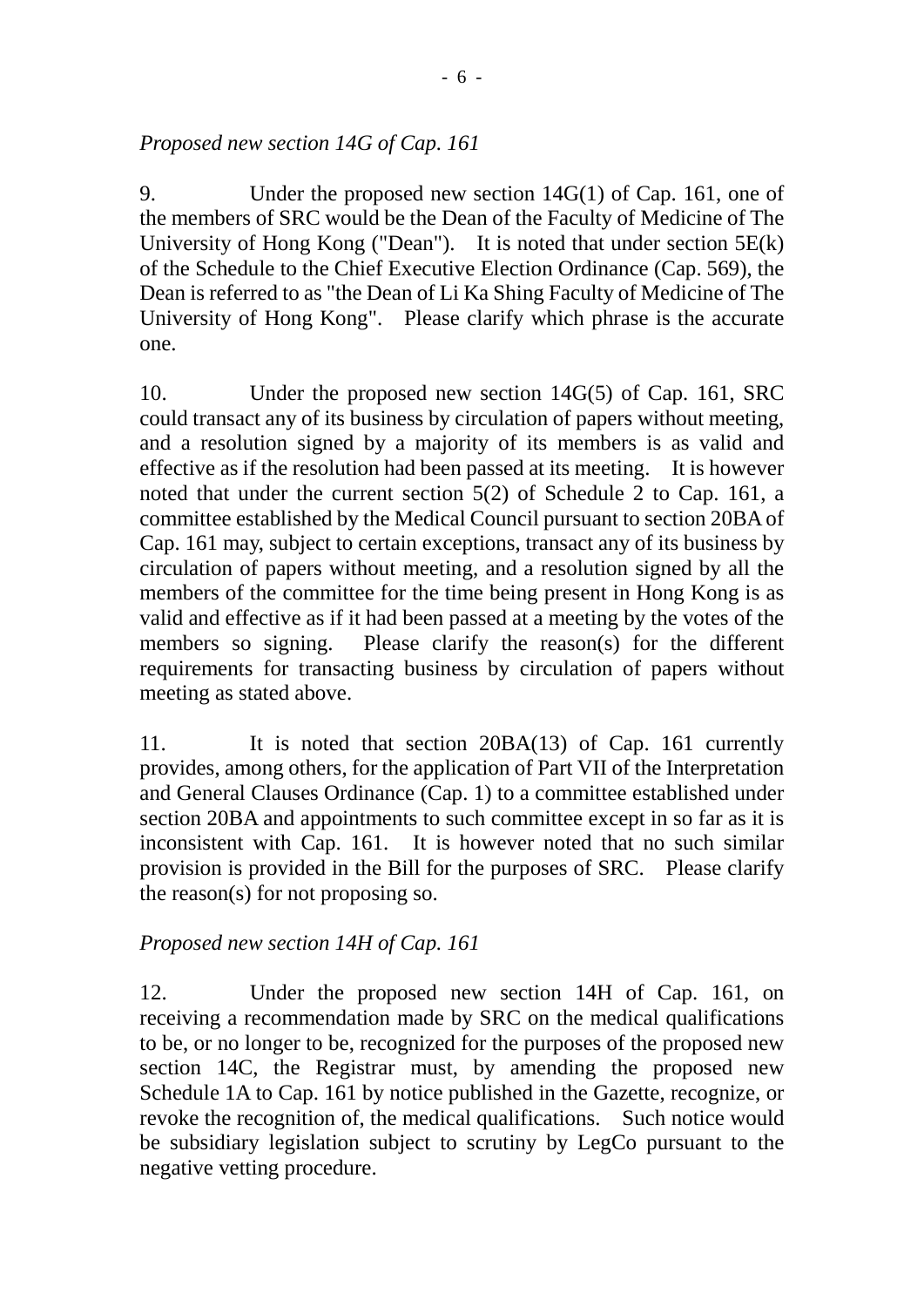- (a) It is noted that the list of local universities which may award recognized medical qualifications for full registration as a medical practitioner in Hong Kong is currently specified in Schedule 1 to Cap. 161. Pursuant to section 8(2) of Cap. 161, the Medical Council may, with the prior approval of LegCo, by notice in the Gazette, amend Schedule 1 (i.e. the positive vetting procedure). Please clarify why the negative vetting procedure (instead of the positive vetting procedure) is proposed for amending the proposed new Schedule 1A to Cap. 161.
- (b) Under the proposed new section 14H of Cap. 161, once the Registrar receives SRC's recommendation on the medical qualifications to be, or no longer to be, recognized, the Registrar must recognize, or revoke the recognition of, the medical qualifications by amending the proposed new Schedule 1A to Cap. 161 by notice published in the Gazette. As stated in paragraph 15 of the LegCo Brief, there would not be any discretionary power for the Registrar to vary the list so recommended by SRC. Please clarify the Administration's view as to whether the power of LegCo to amend, including repeal, such a notice under section 34 of Cap. 1 would have been displaced (please refer to the President's ruling on proposed resolution to repeal the Country Parks (Designation) (Consolidation) (Amendment) Order 2010 proposed by Hon Tanya CHAN dated 11 October 2010).

## Clause 9 of the Bill

13. Clause 9(1) and (2) of the Bill proposes to amend section 15(1) and (2) of Cap. 161 to the effect that certain particulars of medical practitioners whose names appear on the proposed new Part V of the General Register (i.e. medical practitioners with special registration) would be required to be prepared and published in the Gazette by the Registrar. It also proposes to revise the particulars of medical practitioners whose names appear on Part I or III of the General Register (i.e. medical practitioners with full registration or limited registration) to be so prepared and published, namely, the proposed addition of their registration numbers and other particulars that the Registrar considers appropriate, and the proposed deletion of their qualifications and dates of their qualifications.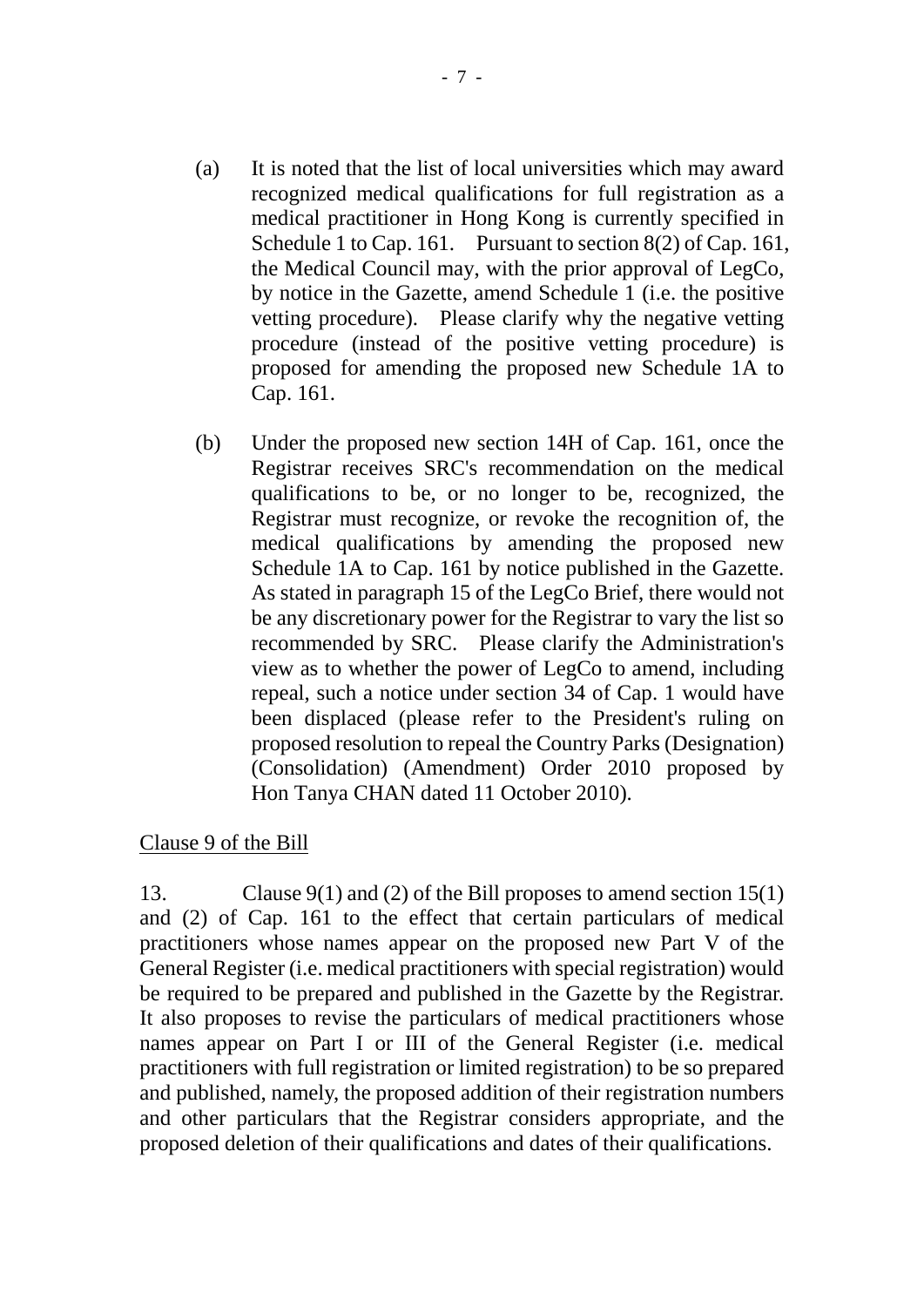- (a) Please clarify the reason(s) for publishing the registration numbers of the medical practitioners in the Gazette. Please also provide examples of what those other particulars that the Registrar considers appropriate would be. Would those other particulars include qualifications and dates of the qualifications of the medical practitioners? If so, please clarify why it is necessary to propose the deletion of their qualifications and dates of their qualifications in the revised section 15(1) and (2) of Cap. 161.
- (b) With the proposed new requirements under the revised section 15(1) and (2) of Cap. 161, please clarify whether, and if so how, Data Protection Principle 3 under the Personal Data (Privacy) Ordinance (Cap. 486) would be complied with.

## Clause 14 of the Bill

14. Under the proposed new items 3A and 10(d) of the Schedule to the Medical Registration (Fees) Regulation (Cap. 161C), the prescribed fees for the registration in the proposed new Part V of the General Register and the issue of a practising certificate to a medical practitioner with special registration would be \$3,600 and \$690 respectively. It is noted that such prescribed fees would be higher than those payable by medical practitioners registered in Part I (i.e. \$1,220 and \$405 respectively as set out in items 1 and 10(a) of the Schedule) or III (i.e. \$1,270 and \$405 respectively as set out in items 3 and 10(b) of the Schedule) of the General Register. Please clarify the reason(s) for proposing higher prescribed fees for medical practitioners with special registration.

15. It is noted that the Bill does not propose amendments to the Medical Practitioners (Fee Concessions) Regulation 2020 (Cap. 161G). Cap. 161G provides for concessions on the prescribed fees payable for, among others, the registration in Part I or III of the General Register and the issue of practising certificates to medical practitioners with full registration or limited registration, with the effect that such fees are waived for three years from 1 July 2020 to 30 June 2023, subject to certain restrictions. Please clarify the reason(s) for not proposing similar waiver of the prescribed fees payable for registration in the proposed new Part V of the General Register and the issue of a practising certificate to a medical practitioner with special registration under the Bill.